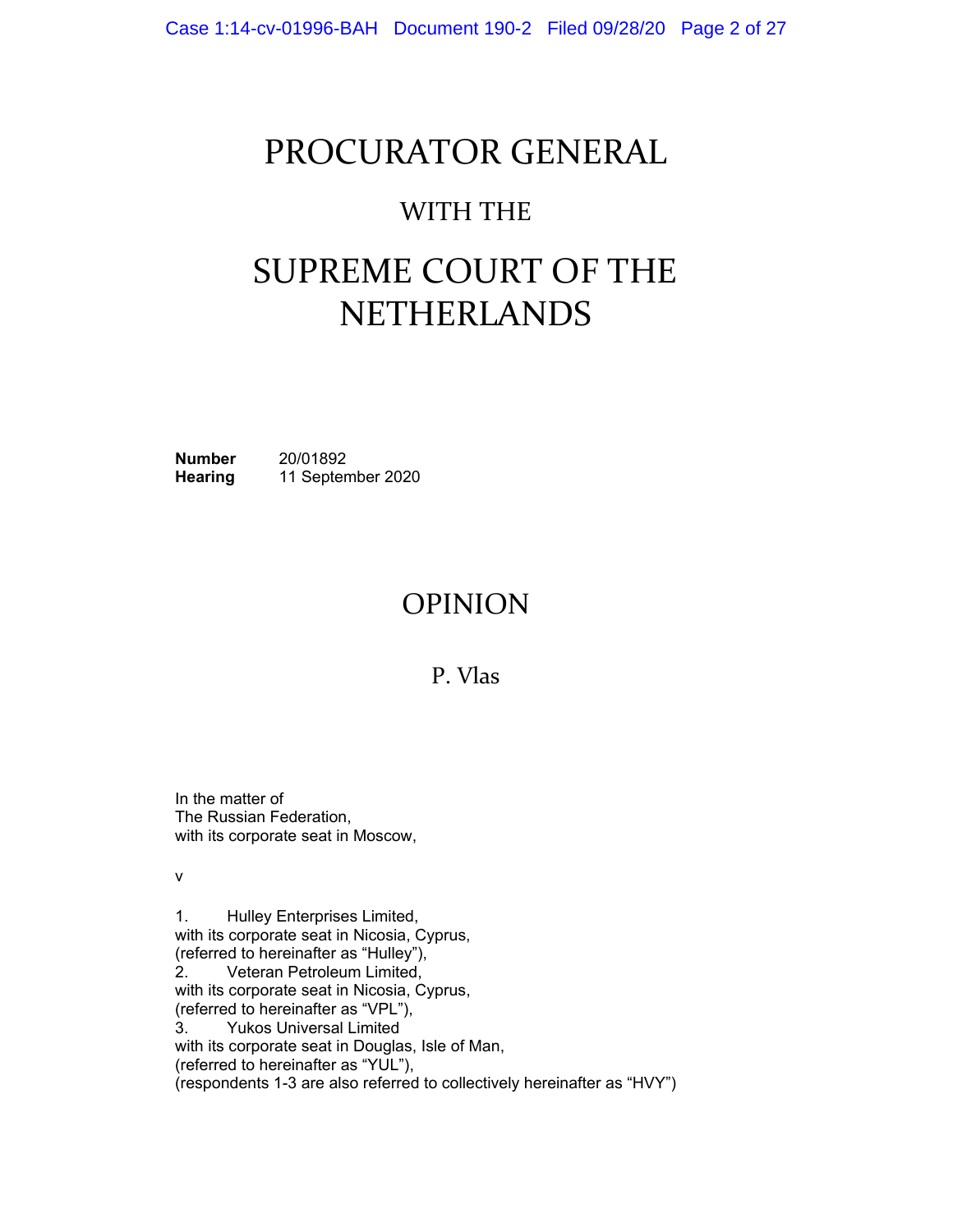#### **1. Introduction**

- 1.1 This case regards the question of whether, pursuant to the former Article 1066 DCCP, the Supreme Court has jurisdiction to rule on an application by the Russian Federation seeking either a permanent or provisional suspension of the enforcement of several arbitral awards. In addition to this application for suspension, the Russian Federation's appeal in cassation in respect of the judgment rendered by Court of Appeal of The Hague on 18 February 2020 is also pending before the Supreme Court under case number 20/01595.<sup>1</sup> The main issue in that appeal in cassation is whether the arbitral awards must be set aside pursuant to the former Article 1065 DCCP.
- 1.2 In this opinion, I only address the question of whether the Supreme Court has jurisdiction to rule on the application for suspension. This refers to both the application for a permanent suspension and the application for a provisional suspension.

#### **2. The facts and the course of the proceedings**

- 2.1 The following information may, in short, serve as a premise for this case in cassation.<sup>2</sup>
- 2.2 HVY are, or were, shareholders in Yukos Oil Company (hereinafter "Yukos"). Yukos. In 2004, they initiated arbitration proceedings against the Russian Federation pursuant to Article 26 of the Energy Charter Treaty (Treaty Series 1995, 108, hereinafter "ECT"). They asserted that the Russian Federation had expropriated their investments in Yukos and failed to protect these investments. HVY claimed that the Russian Federation should be ordered to pay damages. The location of the arbitration proceedings was The Hague.
- 2.3 In three separate Interim Awards on Jurisdiction and Admissibility dated 30 November 2009 (hereinafter "the Interim Awards"), the tribunal ruled on a number of preliminary defences raised by the Russian Federation, including in relation to the tribunal's jurisdiction. In the Interim Awards, the Tribunal rejected several arguments on jurisdiction and admissibility and decided with regard to other preliminary defences that the opinion in this respect would be stayed until the merits phase of the proceedings.
- 2.4 In three separate Final Awards of 18 July 2014 (hereinafter "the Final Awards"), the tribunal rejected the remaining arguments on jurisdiction and/or admissibility advanced by the Russian Federation, ruled that the Russian Federation had violated its obligations under Article 13(1) ECT, and ordered the Russian Federation to pay HVY damages in the amounts of USD 8,203,032,751 (to VPL), USD 1,846,000,687 (to YUL) and USD 39,971,834,360 (to Hulley), plus interest and costs.
- 2.5 In separate summonses of 10 November 2014, the Russian Federation summoned Hulley, VPL and YUL to appear before the District Court of The Hague and claimed that the District Court set aside the Interim Awards and Final Award (collectively referred to hereinafter as "the Yukos Awards") which the tribunal had rendered in each of their cases. On the application of the Russian Federation, these three cases were joined by the District Court.
- 2.6 On 20 April 2016, the District Court set aside the Yukos Awards in a single judgment that was

 $\overline{a}$ 

<sup>1</sup> ECLI:NL:GHDHA:2020:234.<br><sup>2</sup> See paras. 2.2-2.6 of the Interim Judgment rendered by the Court of Appeal of The Hague on 25 September 2018, ECLI:NL:GHDHA:2018:2476.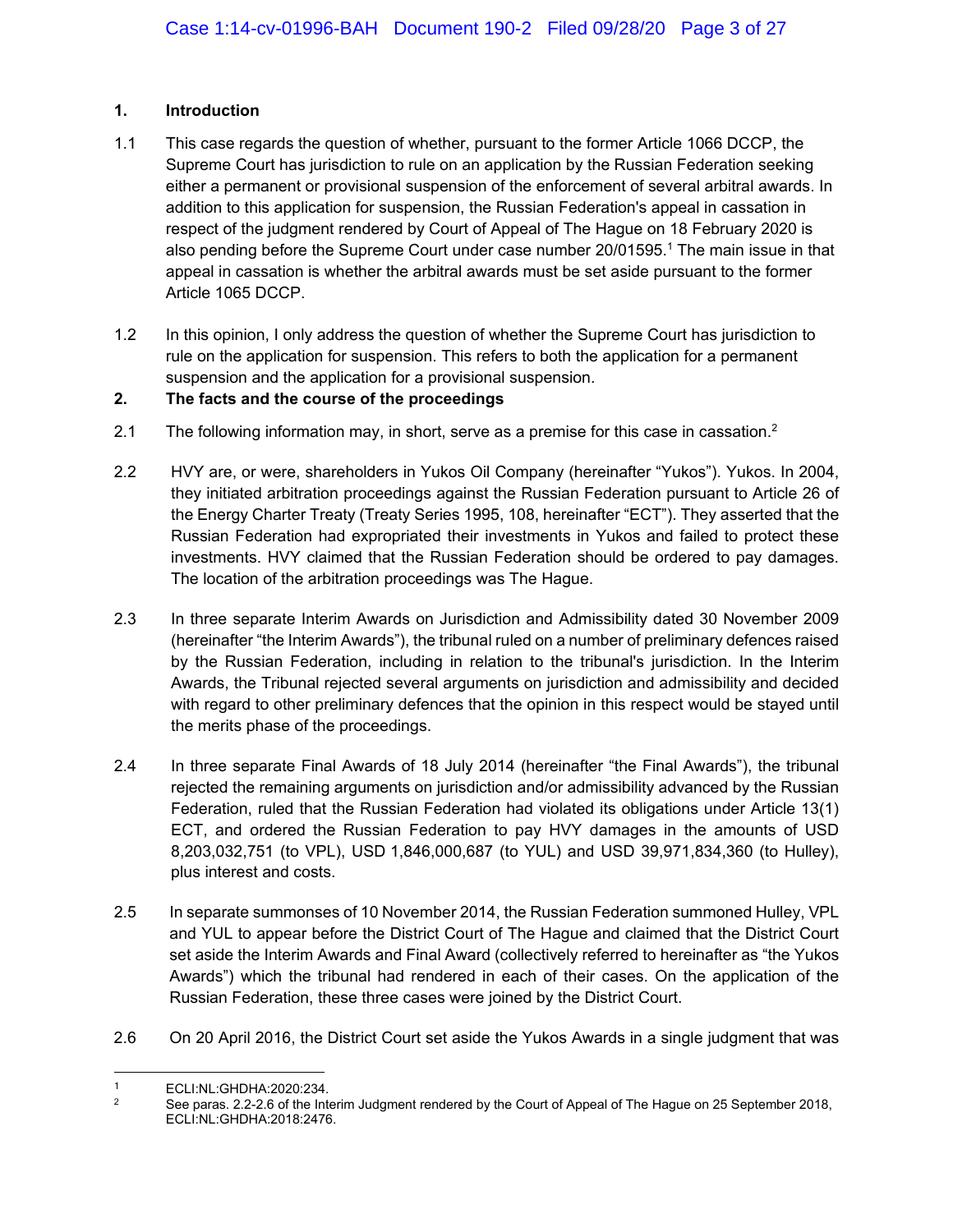rendered in the three joined cases due to a lack of a valid arbitration agreement.<sup>3</sup> HVY lodged an appeal against this judgment to with Court of Appeal in The Hague.

- 2.7 In an interim judgment rendered on 25 September 2018, the Court of Appeal assessed several preliminary objections raised by HVY in respect of the addressing of certain assertions put forth by the Russian Federation.
- 2.8 In its final judgment of 18 February 2020,<sup>4</sup> the Court of Appeal sustained some of HVY's grounds for appeal and held that the tribunal had jurisdiction to hear and adjudicate HVY's claims. According to the Court of Appeal, the other grounds raised by the Russian Federation could not lead to the setting aside of the Yukos Awards (para. 10.1). The Court of Appeal set aside the District Court's judgment and, in a new judgment, rejected the Russian Federation's claims seeking the setting aside of the Yukos Awards.
- 2.9 In its initiating document dated 15 May 2020, the Russian Federation initiated an appeal in cassation in respect of the interim judgment rendered on 25 September 2018 and the final judgment rendered on 18 February 2020. As stated, these proceedings are currently pending under case number 20/01595.
- 2.10 In addition, on 23 June 2020, the Russian Federation submitted an application to the Supreme Court pursuant to Article 1066 DCCP requesting the Supreme Court to – I quote from paragraph 7 of the application:

#### 'A. by way of a provisional suspension measure:

order HVY, collectively and individually, to suspend with immediate effect all current and future enforcement measures relating to the Yukos Awards until the Supreme Court has issued a ruling on the application for suspension pursuant to Article 1066(B) DCCP.

*unless* HVY, collectively and individually, have already expressly and unambiguously undertaken, in writing in both English and in Dutch, to observe such provisional suspension and to refrain from continuing or initiating any enforcement measure until the Supreme Court has issued a ruling on the present application for suspension, as stated below under B;

#### B. in the proceedings on the application to suspend pursuant to Article 1066 DCCP:

(i) suspend enforcement of the Yukos Awards until the claim for setting aside has been irrevocably adjudicated, such with effect from the date on which the Dutch lawyers for HVY are notified of the Supreme Court's grant of this application for suspension, provided that that notification is followed, within five business days, by a bailiff's writ to be issued pursuant to the Russian Federation's request to these lawyers;

(ii) order HVY, collectively and individually, to suspend all current enforcement measures and to refrain from initiating new enforcement measures relating to the Yukos Awards, as soon as the Supreme Court has granted this application for suspension and has notified HVY's lawyers of same, such subject to the same terms and conditions of a writ as laid down above at the end of B(i).

Re A and B, order HVY, on pain of collectively and individually forfeiting a penalty of EUR 5 billion for each time and – in addition – EUR 5 billion for each day or part of a day which HVY remain, or one or more of them individually remains, in default of complying with the orders laid down above in A and B;

C. alternatively, if this application for suspension pursuant to Article 1066 DCCP were to be

 $\overline{3}$  $\frac{3}{4}$  ECLI:NL:RBDHA:2016:4229.

<sup>4</sup> ECLI:NL:GHDHA:2020:234.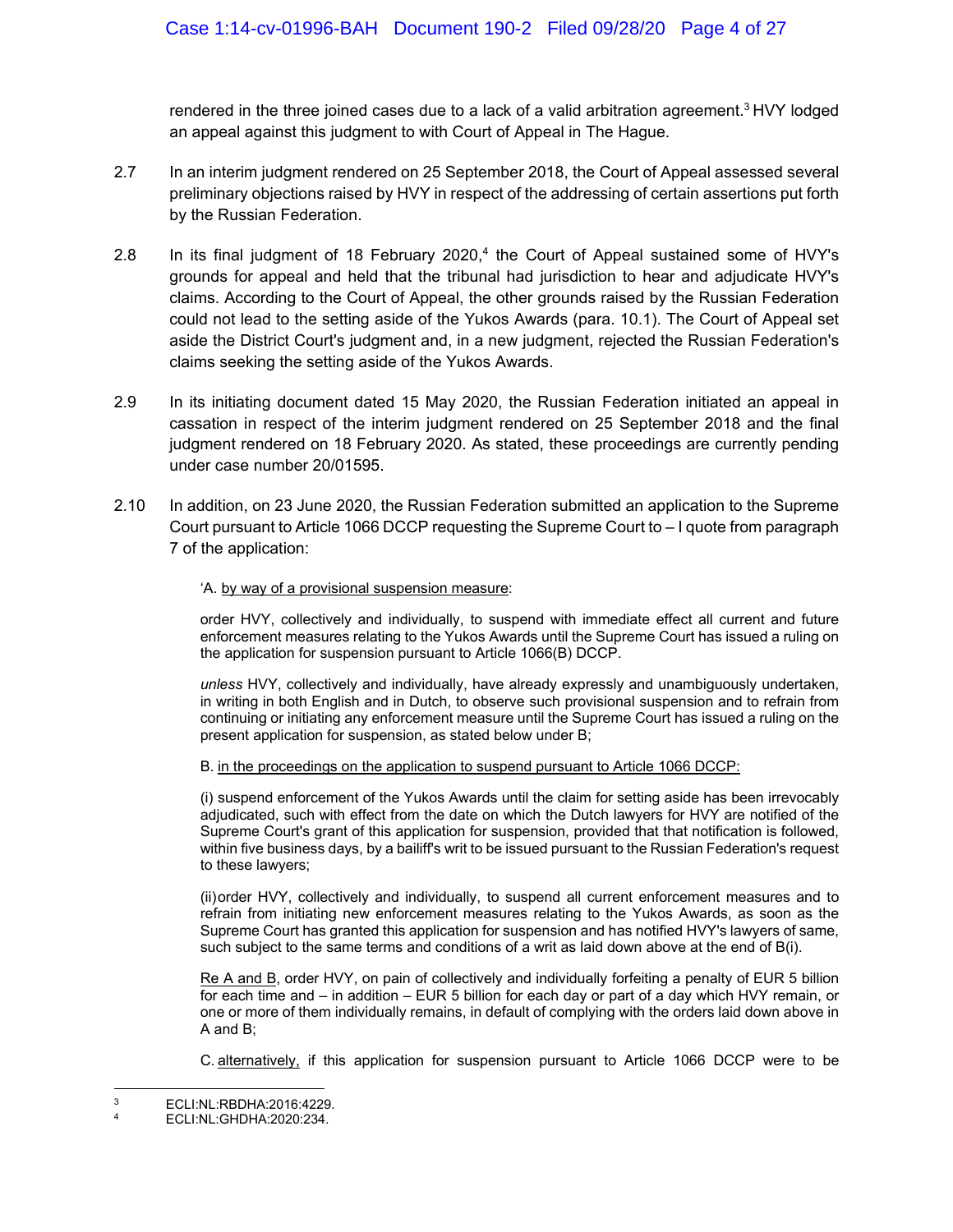#### dismissed,

(i) order HVY, collectively and individually, such pursuant to the second sentence of Article 1066(5) DCCP, to furnish security in the form of a guarantee issued by a first-class international bank based on the criteria laid down in Article 6:51(2) DCC, to cover the recovery risk and additional losses of the Russian Federation, plus interest and costs if HVY continue, or one or more of them continues, to enforce the Yukos Awards, if the judgments of the Court of Appeal are later set aside, and/or if the Yukos Awards themselves are set aside, and

(ii) direct that HVY, collectively and individually, may not continue or begin, in any way whatsoever, with the enforcement of the Yukos Awards until the aforementioned security has been furnished to the Russian Federation, such on pain of collectively and individually forfeiting a penalty, to be paid to the Russian Federation, of EUR 5 billion for each time and – in addition – EUR 5 billion for each day or part of a day which HVY take, or one or more of them individually takes, any step to enforce the Yukos Awards without having first furnishing the Russian Federation with the security mentioned above under C(i).'

- 2.11 In a letter dated 3 July 2020, the Supreme Court notified the parties that, in the present case (20/01892), the Supreme Court saw reason to address first the jurisdiction/admissibility issue relating to both the application for a permanent suspension and the application for a provisional suspension. This same letter provided a time frame for handling this case, and noted that further coordination with the application for cassation in case 20/01595 did not currently seem necessary.
- 2.12 On 17 July 2020, in accordance with the time frame determined by the Supreme Court, HVY submitted a statement of defence, arguing that the Supreme Court lacked jurisdiction to rule on the Russian Federation's applications, or at least that the Russian Federation's applications had to be dismissed as inadmissible. On 24 July 2020, the Russian Federation responded to the jurisdiction- and admissibility-based defences. On 14 August 2020, HVY pled their case in writing, to which the Russian Federation responded in its memorandum of oral arguments dated 24 August 2020. The case was then submitted to the Procurator General at the Supreme Court for an opinion.
- 2.13 Since the Supreme Court notified the parties that it would first be ruling on the jurisdiction/admissibility issue, this opinion is also limited to that issue.

#### **3. Discussion of the admissibility of the Russian Federation's application for suspension**

3.1 The Russian Federation has applied, pursuant to the former Article 1066 DCCP, for a permanent or provisional suspension of the enforcement of the Yukos Awards. The following is relevant in this context. The Dutch arbitration law was modernised in the Act of 2 June 2014, which entered into effect on 1 January 2015.<sup>5</sup> Pursuant to the transitional law provided for in Article IV of that Act, the arbitration law that applied before 1 January 2015, laid down in the Fourth Book of the Dutch Code of Civil Procedure, continues to apply to the proceedings now before the Court.<sup>6</sup> The parties do not dispute that this matter is governed by arbitration law as that read prior to 1 January 2015. After all, the arbitration proceedings were initiated in 2004

 $5\overline{5}$ 

<sup>5</sup> The Act of 2 June 2014 amending Book 3, Book 6 and Book 10 of the Dutch Civil Code and the Fourth Book of the Dutch Code of Civil Procedure in connection with the modernisation of the Arbitration Law (*Bulletin of Acts and Decrees* 2014, 200), which entered into effect on 1 January 2015 (*Bulletin of Acts and Decrees* 2014, 254).<br><sup>6</sup> See Article IV(4), read in conjunction with Article IV(2), of the Act of 2 June 2014.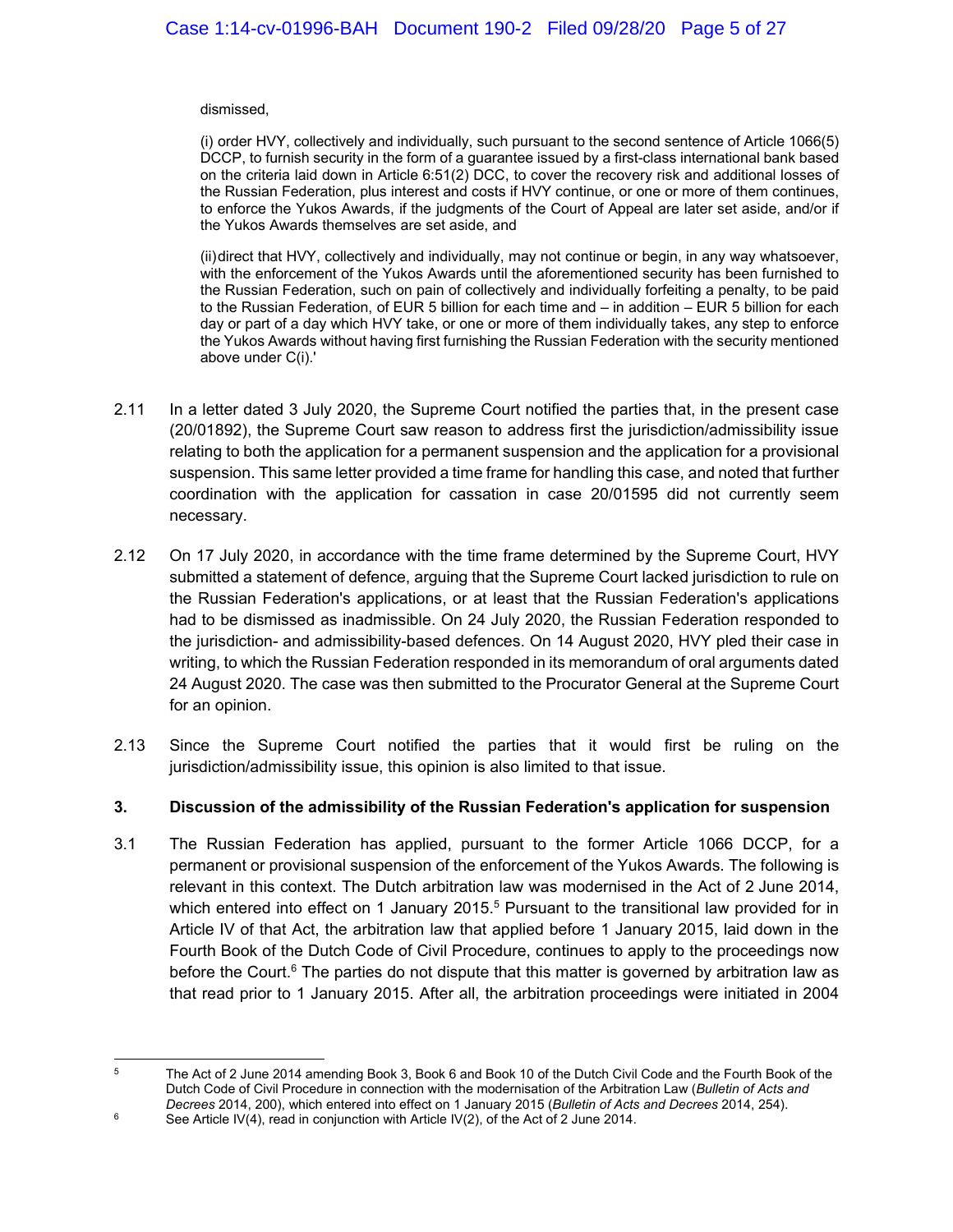(see section 2.2, above).<sup>7</sup>

3.2 At the time, Article 1066 DCCP read as follows:

1. The claim for setting aside does not suspend the enforcement of the award.

2. However, the court that rules on the setting aside may suspend enforcement at the request of either party, if there are reasons to do so, until a final decision is made on the request for setting aside.

3. As soon as possible, the District Court clerk will send the opposing party a copy of the application for suspension.

4. The court will not rule on the application until the other party has been afforded the opportunity to respond to it.

5. If the application is granted, the court may direct that the applicant provide security. If the application is denied, the court may order the other party to provide security.

6. Either party can request the lifting of an enforcement suspension. The third through fifth paragraphs apply *mutatis mutandis*.

- 3.3 The Act of 2 June 2014 modernising arbitration law led to a minor amendment to Article 1066 DCCP, in which respect the phrase "the clerk of the District Court" was replaced by the phrase "the clerk of the Court of Appeal". Under the former arbitration law, a claim to set aside an arbitral award must be initiated before the District Court (former Article 1064(2) DCCP), while the rule since 1 January 2015 has been that a claim to set aside must be initiated before the Court of Appeal within whose district the arbitration venue is located (Article 1064a DCCP). With this change, the legislature prevented a situation in which two fact-finding instances in the national court system have to adjudicate claims for setting aside. $8$  This amendment meant that Article 1066 DCCP also had to be amended, which is why applications for suspension have been adjudicated in the first instance by the Court of Appeal instead of the District Court since 1 January 2015. Rulings on both setting aside claims (Article 1064a(5) DCCP) and applications for suspension (Article 426 DCCP) can be appealed in cassation.
- 3.4 I quote the full text of Article 1066 DCCP as this provision read as at 1 January 2015:

1. The claim for setting aside does not suspend the enforcement of the award.

2. However, the court that rules on the setting aside may suspend enforcement at the request of either party, if there are reasons to do so, until a final decision is made on the request for setting aside.

3. As soon as possible, the District Court clerk will send the opposing party a copy of the application for suspension.

4. The court will not rule on the application until the other party has been afforded the opportunity to respond to it.

5. If the application is granted, the court may direct that the applicant provide security. If the application is denied, the court may direct that the other party provide security.

 $\overline{7}$ 

The See also para. 2.7 of the interim judgment of the Court of Appeal rendered on 25 September 2018.<br><sup>8</sup> See the Explanatory Memorandum to the bill Modernising Arbitration Law, Dutch House of Representatives, year of session 2012-2013, 33 611, no. 3, p. 38.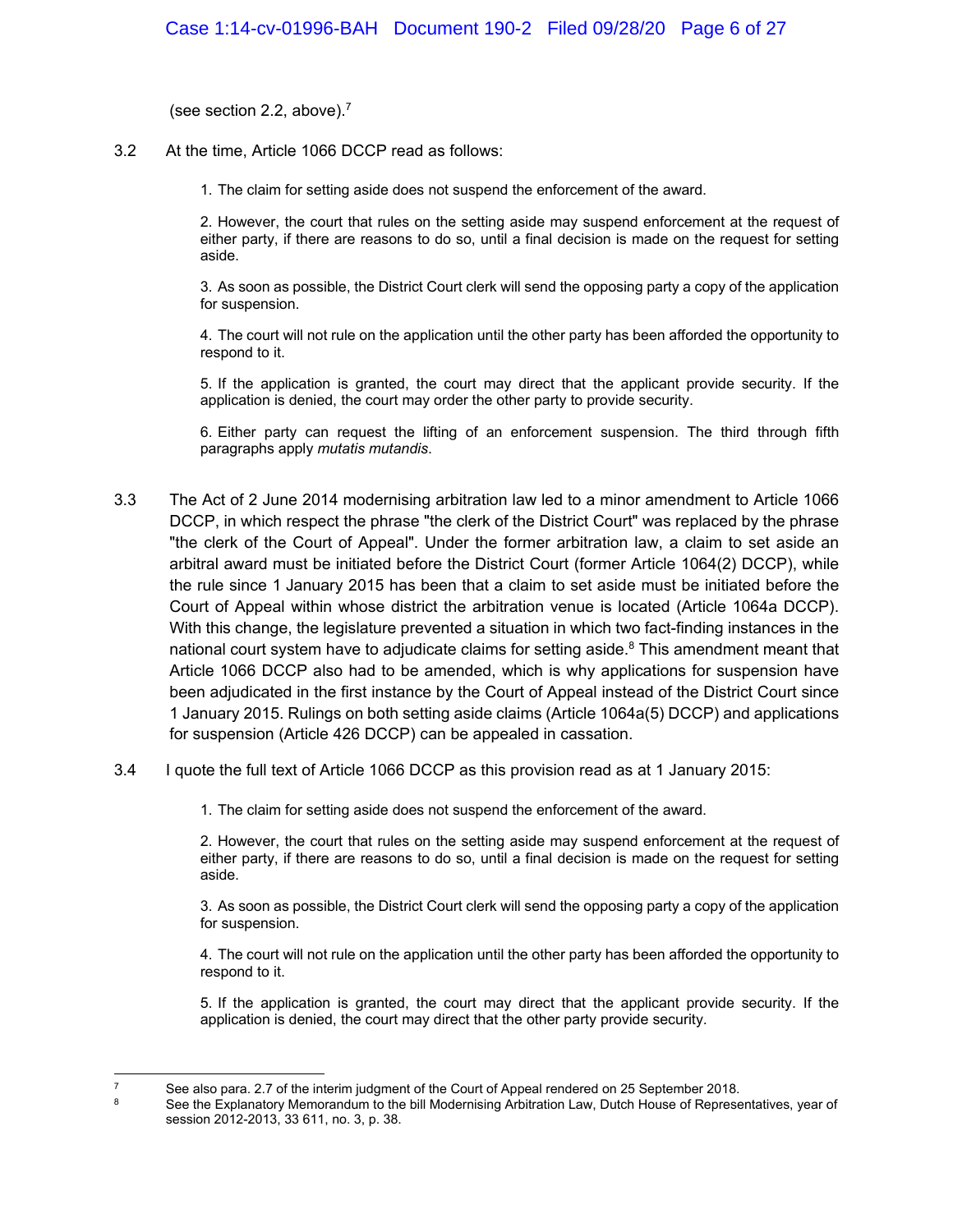6. Either party can request the lifting of an enforcement suspension. The third through fifth paragraphs apply *mutatis mutandis*.

- 3.5 The main issue in this case is whether, pursuant to the former Article 1066 DCCP, the Supreme Court has jurisdiction to suspend the enforcement of an arbitral award. This case thus does not involve an appeal in cassation in respect of the Court of Appeal's ruling on an application for suspension, but rather an application submitted directly to the Supreme Court pursuant to the former Article 1066 DCCP. Dutch jurisprudence has never dealt with a case precisely on this point. The Russian Federation contends that the Supreme Court has jurisdiction to rule on an application to suspend enforcement of the Yukos Awards, while HVY take the opposite position. I note the following with regard to this issue.
- 3.6 I note at the outset that neither the text of the former Article 1066 DCCP nor the text of the current Article 1066 contain specific provisions that confer jurisdiction on the Supreme Court to rule on applications to suspend. A literal interpretation of the text of the former Article 1066(2) DCCP supports the position of the Russian Federation, as the former Article 1066(2) DCCP provides that 'the court ruling on the setting aside...[can] suspend the enforcement'. Since the appeal in cassation initiated before the Supreme Court regards a Court of Appeal judgment in which it affirmed the Yukos Awards and set aside the judgment of the District Court, it can be tenably argued that the Supreme Court must be considered as 'the court ruling on the setting aside'. After all, the Supreme Court must rule on the appeal in cassation initiated in the setting aside proceedings and must decide whether or not the disputed judgment can be allowed to stand. That always involves issuing a ruling 'regarding the setting aside'.<sup>9</sup>
- 3.7 This literal interpretation can be opposed by arguing that it is not the Supreme Court itself that grants or denies the claim, but rather that it only assesses, within the boundaries of the appeal in cassation, whether the Court of Appeal's judgment can be allowed to stand. Also opposing this literal interpretation is the fact that the former Article 1066(3) DCCP only governed the proceedings before the District Court, in that it directed the clerk of the District Court to send the opposing party a copy of the application for suspension, while the current Article 1066(3) imposes the same obligation on the Court of Appeal.
- 3.8 The legislative history also provides no clear answer to the question now before the Court in cassation. The explanatory notes to the Act of 2 June 2014 say nothing about the Supreme Court's jurisdiction to suspend enforcement. The explanatory notes to Article 1066 DCCP are brief and merely indicate that the proposed changes to that statute were intended to amend Article 1064a DCCP.<sup>10</sup> The legislative history of the former Article 1066 DCCP is also silent on the question of whether the Supreme Court has jurisdiction to adjudicate an application for suspension.<sup>11</sup>
- 3.9 I do note that before the statutory amendment that entered into effect on 1 January 2015, the law did not expressly provide that a claim to set aside an arbitral award was open to appeal in

 $\overline{9}$ 9 Cf. the Van den Berg committee's explanation to Article 1064a DCCP: 'A key proposed amendment concerns the limitation of the number of judicial instances that can rule on the claim seeking the setting aside of an arbitral award. Under the current act, this can be up to three instances: the District Court, the Court of Appeal and the Supreme Court.' See TvA 2005 Special, p. 170<br><sup>10</sup> G.J. Meijer et al., *Parl. Gesch. Arbitragewet* 2015/I.78.3.<br><sup>11</sup> *Parliamentary Papers II*, 1983/1984, 18 464, no. 3 (Explanatory Memorandum), p. 30.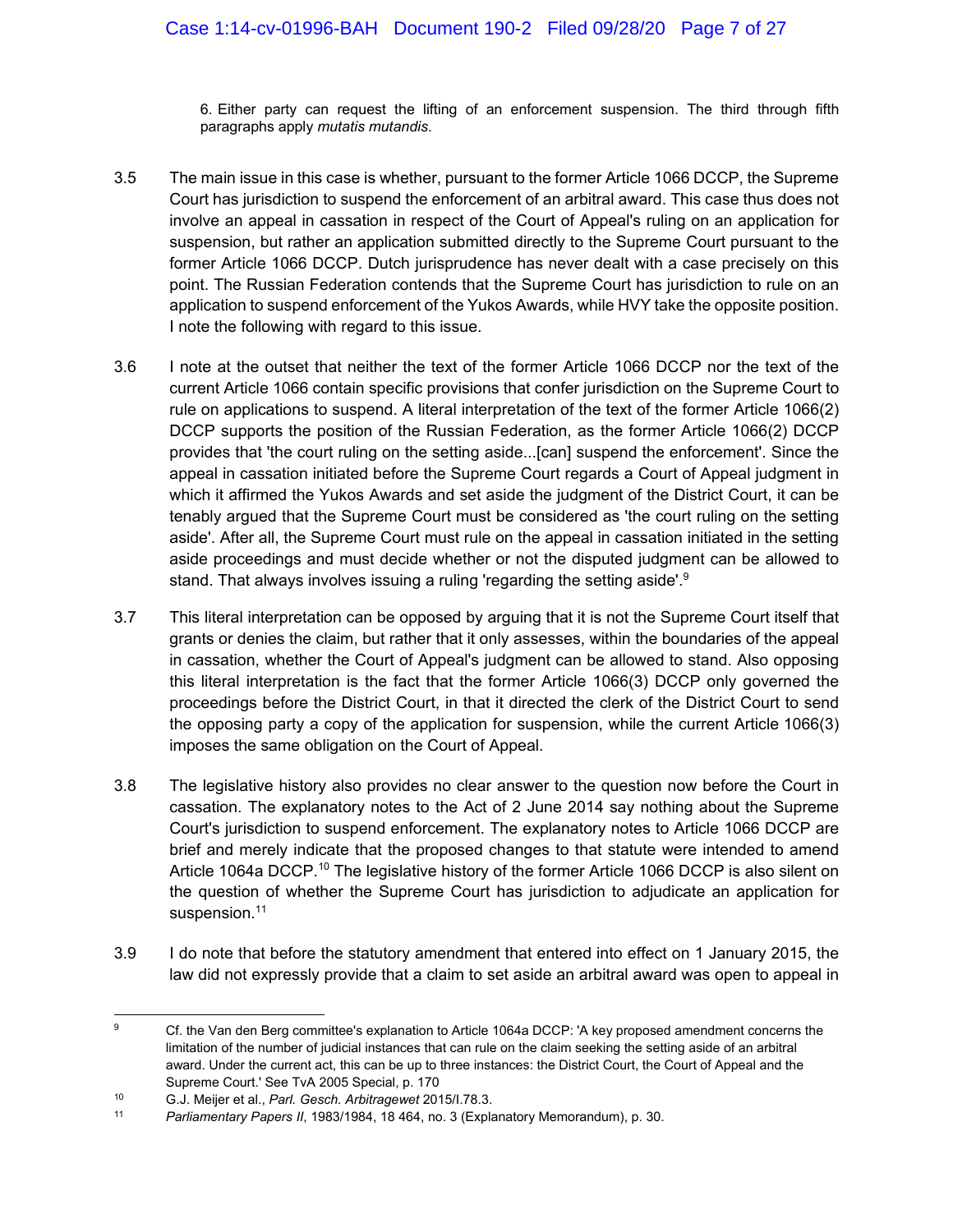cassation. That has been the case, however, since the implementation of Article 1064a DCCP. As stated, the first paragraph of Article 1064a DCCP provides that a claim to set aside can be initiated before the Court of Appeal, while the fifth paragraph provides that an appeal in cassation can be initiated against an appellate judgment rendered pursuant to the first paragraph, and that the parties are free to agree that no appeal in cassation will be initiated. According to the Explanatory Memorandum, the fifth paragraph of Article 1064a DCCP confirms that a decision on a claim to set aside is open to appeal in cassation and codifies the parties' option to waive an appeal in cassation.<sup>12</sup> In other words, the implementation of Article 1064a DCCP clarified the Supreme Court's role in assessing applications for setting aside.<sup>13</sup>

3.10 The literature says little or nothing about the question which is the focus of this opinion. The literature I studied regarding setting aside and suspension under the Arbitration Act says nothing about the Supreme Court's jurisdiction to assess an application for suspension as such.14 In his annotation to Article 1066 DCCP in *Tekst & Commentaar Burgerlijke Rechtsvordering*, G.J. Meijer writes:

> 'The regular court ruling on the setting aside has jurisdiction to hear the request for suspension of enforcement. In the first instance this is the Court of Appeal with territorial jurisdiction and in cassation it is the Supreme Court (Article 1064a(1) and (5)) (see also Article 1066(3), which only designates the Court of Appeal).'15 1 *T&C Burgerlijke Rechtsvordering* (2020), Article 1066 DCCP, note 2a (G.J. Meijer).

In an older edition of this publication dating to before 2015, this author wrote virtually the same thing about the former Article 1066 DCCP:

'The regular court ruling on the setting aside has jurisdiction to hear the request for suspension of enforcement. In the first instance, this is the District Court within whose district the venue of arbitration is situated. On appeal and in cassation, those are the Court of Appeal with territorial jurisdiction and the Supreme Court, respectively (Article 1064, note 3).<sup>'16</sup>

In their statement of defence, HVY noted that in the newest edition, this author's reference to 'in cassation...the Supreme Court' probably means that the Court of Appeal's ruling on an application for suspension is open to an appeal in cassation and not that the application for suspension itself can be submitted to the Supreme Court.<sup>17</sup> This interpretation is inconsistent

 $12$ 

Parliamentary Papers II 2012-2013, 33 611, no. 3 (Explanatory Memorandum), p. 39.<br><sup>13</sup> See G.J. Meijer et al., *Parl. Gesch. Arbitragewet* 2015/I.75.5.<br><sup>14</sup> See, in re Article 1066 DCCP: H.J. Snijders, Nederlands Arbitrage *Burgerlijke Rechtsvordering*, Article 1066 DCCP, notes 1-5); J.W. Bitter, H. Biesheuvel, Arbitrage - *Een beknopte inleiding*, 2018, section 8.6; *Sdu Commentaar Burgerlijk Procesrecht*, Article 1066 DCCP, note C2 (J.W. Bitter); N. ten Kate, *'Rechterlijke toetsing van arbitrale vonnissen - tenuitvoerlegging, vernietiging en herroeping'*, *Bedrijfsjuridische berichten* 2017, p. 65 et seq.; H.J. Snijders, C.J.M. Klaassen, G.J. Meijer, *Nederlands burgerlijk procesrecht*, 2017, nos. 395¬396; W. Hugenholtz/W.H. Heemskerk, *Hoofdlijnen van Nederlands Burgerlijk Procesrecht*, 2015, no. 2.11; P.A. Stein et al., *Compendium van het burgerlijk procesrecht*, 2018, no. 14.1.20; A.J. van den Berg, *Toelichting op Voorstellen tot wijziging van het Vierde Boek (Arbitrage), artikelen 1020-1076 Rv*, TvA 2005 Special, p. 173. In re the former Article 1066 DCCP: H.J. Snijders, *Nederlands Arbitragerecht*, 2011, pp. 360- 363; H.J. Snijders, C.J.M. Klaassen, G.J. Meijer, *Nederlands burgerlijk procesrecht*, 2011, nos. 395-398; A.W. Jongbloed & A.L.H. Ernes (eds.), *Burgerlijk procesrecht praktisch belicht*, 2014, no. 17.3.9; P.A. Stein et al., *Compendium van het burgerlijk procesrecht*, 2013, no. 14.1.21

<sup>&</sup>lt;sup>16</sup> T&C Burgerlijke Rechtsvordering (2012), Article 1066 DCCP, note 2 (G.J. Meijer).<br><sup>17</sup> Statement of defence alleging lack of jurisdiction, p. 12.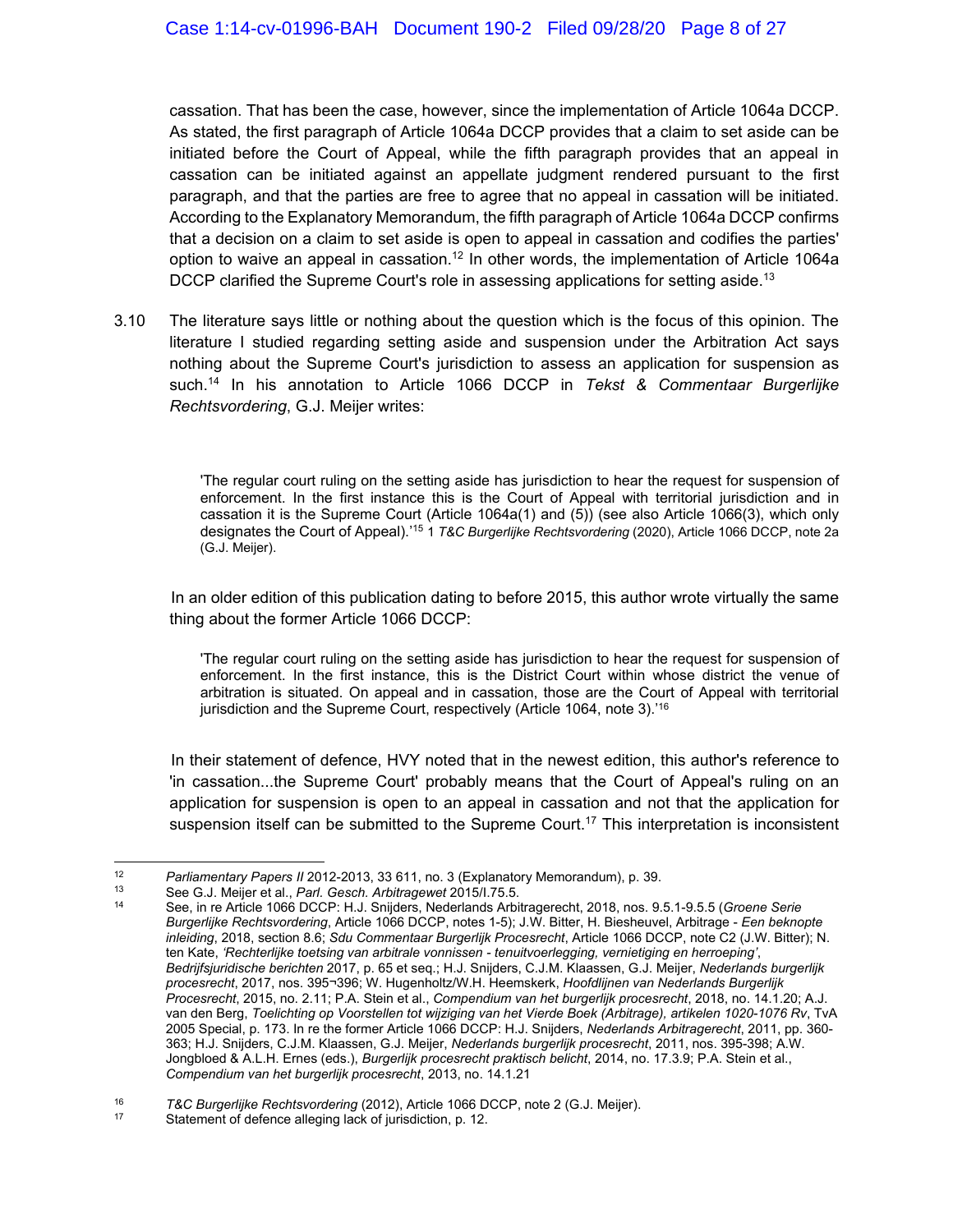with what Meijer wrote in respect of the former Article 1066 DCCP, which applies to this case. In addition, HVY are losing sight of the fact that Article 426 DCCP applies to an appeal in cassation in respect of the application for suspension, which means that neither the former nor current version of Article 1066 DCCP has anything to do with the matter.

3.11 In publication by other authors,<sup>18</sup> the following statement is made in their commentary on the former Article 1066 DCCP:

> 'Article 1066(1) DCCP provides that an application to set aside an award does not suspend the enforcement of the award. However, the court which decides on an application for setting aside may, at the request of either party, if it considers the request to be justified, suspend enforcement until a final decision is made on the application for setting aside (Article 1066(2) DCCP).'

This text is followed by a footnote (392) which states:

'The competent court may either be the District Court, the Court of Appeal or the Supreme Court, depending upon the stage of the proceedings to set aside an award'.

The above-cited footnote 392 shows that these author's position is that an application for suspension may also be submitted to the Supreme Court.

- 3.12 The Supreme Court has not previously studied the issue of whether it can adjudicate an application to suspend enforcement of an arbitral award. The application submitted by the Russian Federation may refer to two Supreme Court judgments,<sup>19</sup> but these judgments were rendered in response to an appeal in cassation of the Court of Appeal's denial of an application for suspension and regarded the standard on which that denial was based. These two judgments thus do not imply that the Supreme Court itself has jurisdiction to adjudicate an application for suspension pursuant to Article 1066 DCCP.
- 3.13 It is relevant, however, that in one of those judgments, the Supreme Court held as follows regarding the standard upon which the assessment of an application for suspension is premised:

'3.5 A request such as that made in these proceedings is aimed at obtaining preliminary relief. When deciding on such request, the court will form a preliminary opinion on the claim for revocation in review and will also weigh the interests of the parties. (...)'. 20

That case may have involved the suspension of the enforcement of an arbitral award pursuant to a claim seeking the revocation of that award (under the former and current versions of Article 1068 DCCP), but the Supreme Court's findings regarding the standard to be used also apply to the suspension of enforcement pending the outcome of setting aside proceedings. In that case,

 $\overline{a}$ 18 Bommel van der Bend, Marnix Leijten, Marc Ynzonides (eds.), *A Guide to the NAI Arbitration Rules, Including a Commentary on Dutch Arbitration Law*, 2009, p. 293.<br><sup>19</sup> Supreme Court 21 March 1997, ECLI:NL:HR:1997:ZC2314, NJ 1998/206, with annotation by H.J. Snijders to NJ

<sup>1998/207 (</sup>*Benetton International/Eco Swiss China Time en Bulova*) and Supreme Court 25 February 2000, ECLI:NL:HR:2000:AA4947, NJ 2000/508, with annotation by H.J. Snijders (*Benetton International/Eco Swiss China Time en Bulova* or *Benetton III*).<br><sup>20</sup> Supreme Court 21 March 1997, ECLI:NL:HR:1997:ZC2314, NJ 1998/206, with annotation by H.J. Snijders to NJ

<sup>1998/207 (</sup>*Benetton International/Eco Swiss China Time en Bulova*), para. 3.5.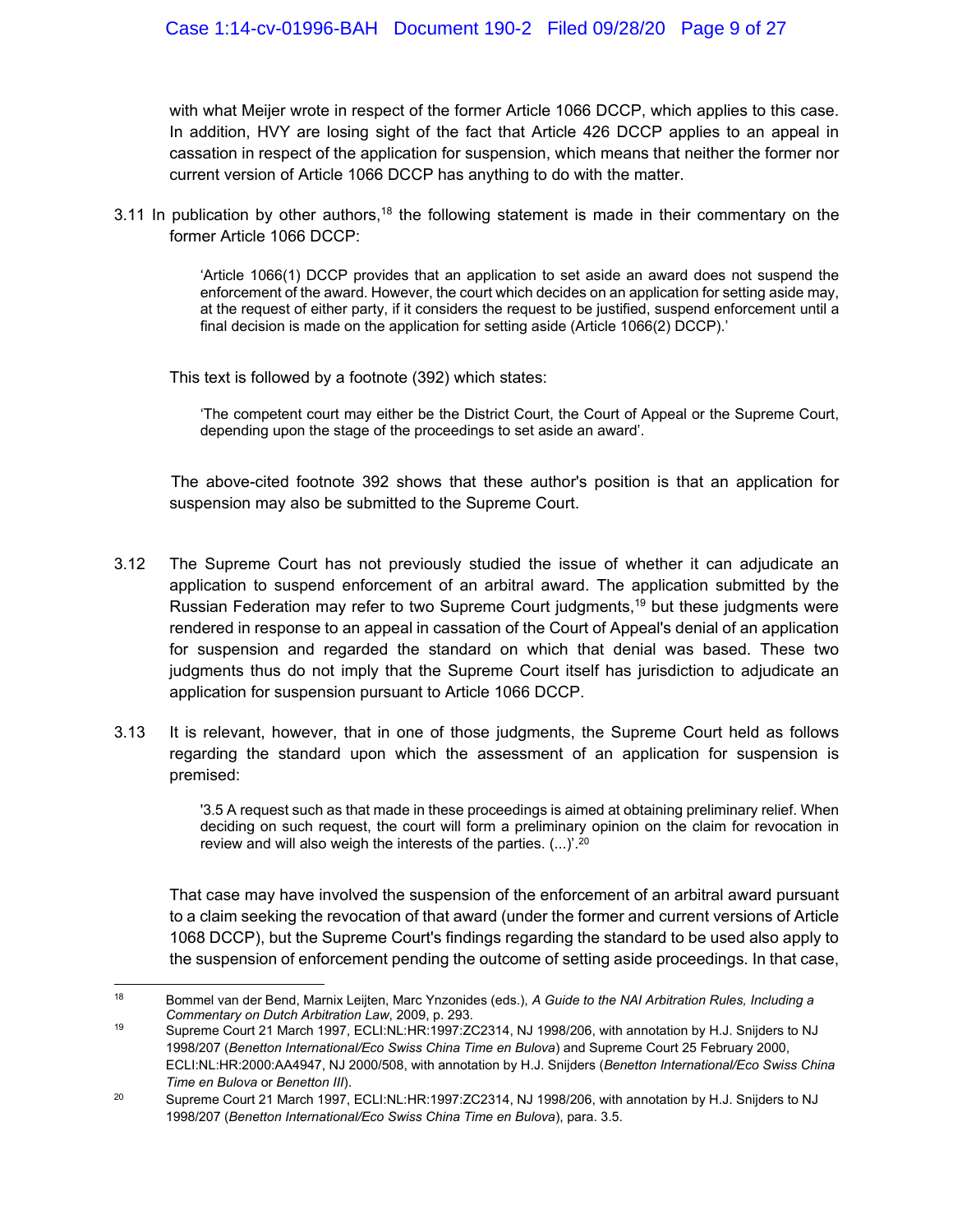the court ruling on the suspension must also make a provisional ruling on the claim for setting aside (and/or the chances of that claim's success) and must weigh the interests of the parties.<sup>21</sup>

3.14 In support of their position, HVY cite the Supreme Court's judgment in *CVA/State*<sup>22</sup>*,* in which the Supreme Court held that it did not have jurisdiction to suspend the enforcement of national court judgments. In that case, the Supreme Court was requested to suspend the enforcement of a judgment rendered in preliminary relief proceedings that had been affirmed by the Court of Appeal. The Supreme Court held as follows:

> 'CVA's motion requests the Supreme Court to suspend the enforcement of a judgment rendered in preliminary relief proceedings that has been affirmed by the Court of Appeal. CVA's motion will have to be declared inadmissible. The law contains no provision that confers jurisdiction upon the Supreme Court to reinstate the suspensive effect of the appeal in cassation. The question of whether there is any reason to assume that such jurisdiction exists based on the *mutatis mutandis* application of Article 351 DCCP (or, when appropriate, Article 360(2) DCCP) in cassation must be answered in the negative. Article 406, which applied until 1 January 1992, conferred jurisdiction upon the Supreme Court to enjoin enforcement if the provisional enforcement order in question was granted despite falling outside the scope of that remedy as provided by statute. The legislature held that there was 'less need' for this provision, given that Article 54, which had been in effect since 1 January 1992, nearly always allowed a court to issue an enforcement order that is enforceable regardless of any appeal (see *Parl. Gesch. Wijziging Rv e.a.w. (Inv. 3, 5 en 6)*, p. 28) and which repealed both Article 406 and the former Article 352 with effect from the aforesaid date. The Act of 6 December 2001 (Bulletin of Orders and Decrees 2001, 580) revising the rules of civil procedure, and in particular the rules on litigation in the first instance, the former Article 352 was reincorporated into Article 351 with effect from 1 January 2002, but no similar provision was implemented for proceedings in cassation. All of this must imply that the legislature believed that there was no longer any place in the current legal system for a motion to suspend in cassation. Since suspension of enforcement of a court order that has been declared enforceable regardless of any appeal can only be justified if – briefly put – such enforcement would constitute an abuse of jurisdiction, an appeal judgment to that effect can only be rendered in extremely exceptional cases. In such a case, preliminary relief could be sought from the court in preliminary relief proceedings. This latter course also lends itself better than a motion in cassation to a rapid, and often partly factual, assessment of and a ruling on a claim for suspension. That is why, partly in light of the aforementioned repeal of Article 406, there is no legal ground for permitting a motion in cassation regarding the suspension of enforcement of a court order that has been declared enforceable regardless of any appeal, as the Supreme Court actually did in its rulings of 12 September 1997 and 21 November 1997, NJ 1998, 345 en 346.'23

In its ruling of 8 April 2005, the Supreme Court repeated this finding and held that the findings set forth in the judgment of 9 April 2004 also applied to the summons proceedings and the application proceedings.24

3.15 The *CVA/State* has been criticised in the literature. For example, Korthals Altes & Groen write:

'In our view, this is more likely to be an error on the part of the legislature. The legislature's ground for implementing the new Article 351 DCCP was that, with hindsight, the 1992 repeal of the former Article 352 DCCP had been rather unwise, because it was inefficient to compel parties who have initiated an appeal, or who intend to do so, to initiate a claim before the president of the District Court for the sole purpose of having the declaration of immediate enforceability suspended. It is impossible to see why this argument would not equally apply in the cassation. The partially factual nature of the

 $21$ 21 See *T&C Burgerlijke Rechtsvordering*, Article 1066 DCCP, note 2b (G.J. Meijer); H.J. Snijders, Nederlands Arbitragerecht, 2018, nos. 9.5.2 (*Groene Serie Burgerlijke Rechtsvordering*, Article 1066, note 2).<br>
Supreme Court 9 April 2004, ECLI:NL:HR:2004:A05123, NJ 2005/130 (CVA/State).<br>
Supreme Court 9 April 2004 (CVA/State), pa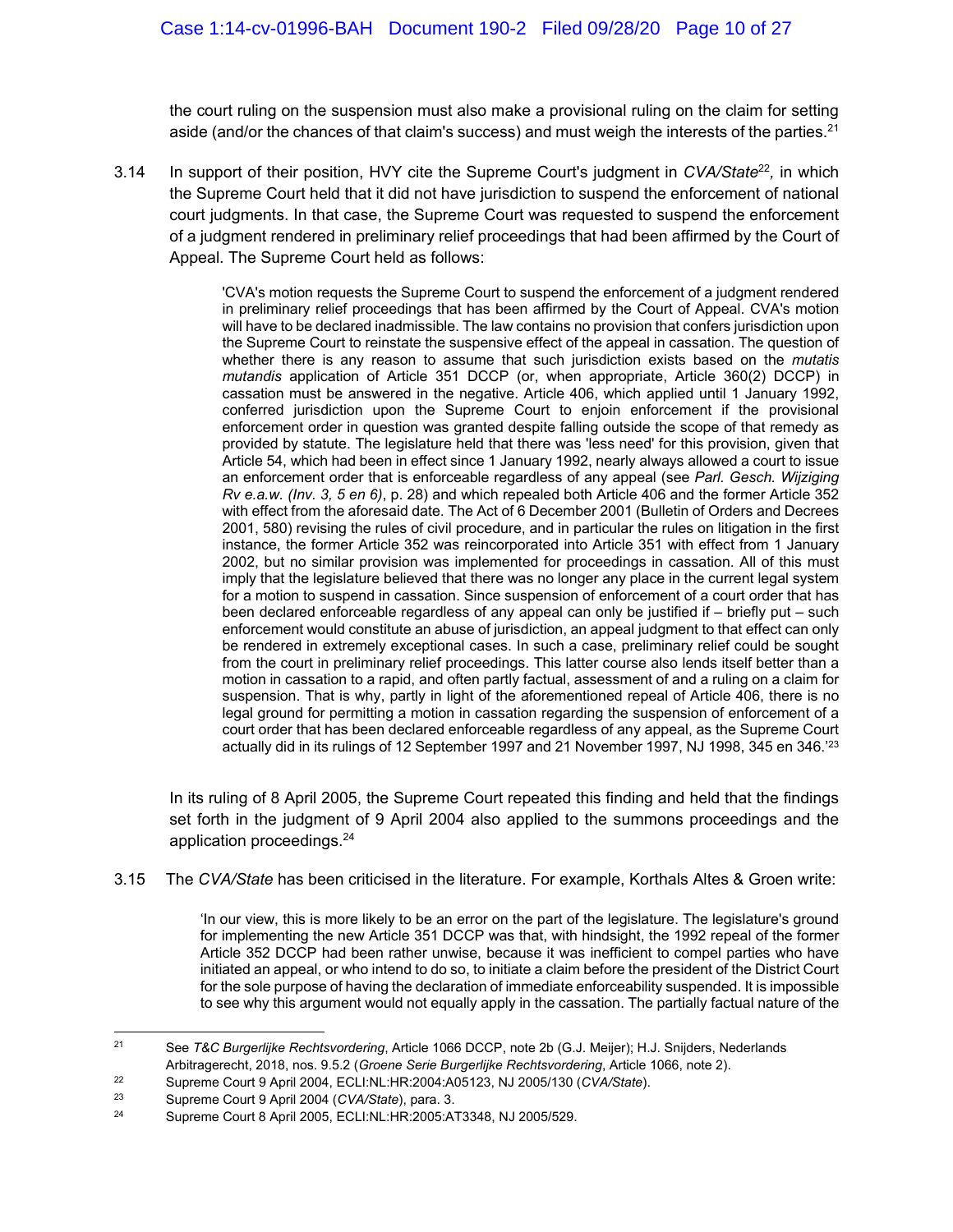assessment of such a claim does not give cause to charge the preliminary relief court with that assessment rather than the Supreme Court: when ruling on such motions, the Supreme Court is acting not as the court in cassation but as the fact-finding court.'25

- 3.16 Whatever else may be said in this discussion about the suspension of a judicial ruling, there is no indication at all that the legislature deliberately intended to preclude the Supreme Court from having jurisdiction to suspend enforcement of an *arbitral award*. Where the Supreme Court held in the judgment in *CVA/State* that there was no need for the Supreme Court to have jurisdiction to suspend because an application for suspension could be brought before the preliminary relief judge, the legislative history of the former Article 1066 DCCP notes that the suspension option laid down in that statute does not diminish the parties' option to seek a suspension order from the preliminary relief judge if there is an urgent need for same. $26$
- 3.17 In my opinion, the foregoing implies that there is no sound reason for concluding that the Supreme Court could *not* rule on an application for suspension pursuant to Article 1066 DCCP. There is nothing in either the legislative history of the former Article 1066 DCCP or that of the current Article 1066 DCCP that implies that this provision is intended to indicate that only the District Court and/or the Court of Appeal – and thus not the Supreme Court – have jurisdiction to adjudicate applications for suspension.
- 3.18 In my view, it would be extraordinarily impractical if the Supreme Court were to lack jurisdiction to adjudicate applications for suspension. The application for suspension would then have to be submitted to the Court of Appeal that adjudicated the claim for setting aside the arbitration awards. That Court of Appeal would then have to assess the chances of success of an appeal in cassation regarding its own judgment, and it would also have to weigh the parties' interests. In such a situation, the Court of Appeal would essentially have to channel Houdini, as it were, to wriggle out of the 'chains' of its own judgment. It would be much more obvious for the Supreme Court to assess the application for suspension, since the appeal in cassation in respect of the decision on the setting aside of the arbitral awards will be lodged with the Supreme Court. This also does justice to the rationale underlying the legislature's creation of the option to apply for the suspension of enforcement: namely, preventing a situation in which a judgment is enforced before a final and irrevocable ruling is issued on the setting aside of the challenged arbitral awards. The fact that the Supreme Court must, when deciding on an application for suspension, also assess the chances of success of an appeal in cassation and weigh the parties' interests – and in so doing act as the trier of fact – is not a decisive argument for considering the Supreme Court as lacking jurisdiction. There are certainly other situations in which the Supreme Court carries out such assessments while acting as the trier of fact, as is the case when a motion for an order to furnish security is made pursuant to Article 235, read in conjunction with Article 418a, DCCP.
- 3.19 HVY have pointed out that, in this case, suspension may also be sought in preliminary relief proceedings brought before the preliminary relief judge. In so doing, they cite the legislative history on how the former Article 1066 DCCP was drafted, which notes – as stated above – that the suspension option laid down in that statute does not diminish the parties' option to seek a

 $\overline{a}$ 25 Asser *Procesrecht/Korthals Altes & Groen* 7 2015/99. See also W.D.H. Asser, *Civiele Cassatie*, 2018, p. 75; B.T.M. van der Wiel, *Cassatie* (*Burgerlijk Proces & Praktijk* no. 20) 2019/230.<br><sup>26</sup> See the Explanatory Memorandum to the bill re-establishing the rules on arbitration in the Dutch Code of Civil

Procedure, *Parliamentary Papers II* 1983-1984, 18 464, no. 3, p. 30.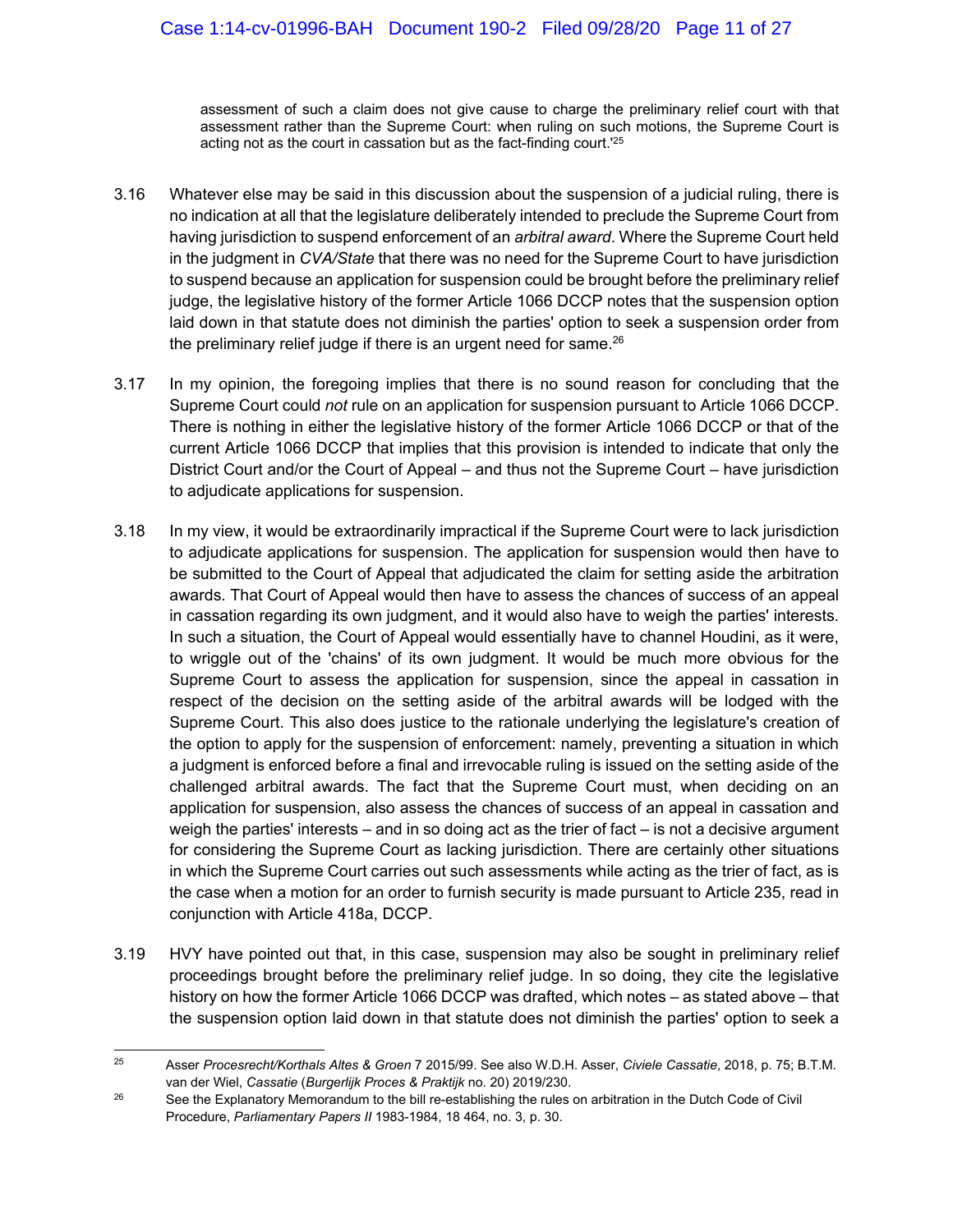suspension order from the preliminary relief judge if there is an urgent need for same.<sup>27</sup> That note does not justify deducing that relief must first be sought from the preliminary relief judge, or that this manner of obtaining relief is preferable. The legislature opted to leave both options open and have them co-exist with one another. It is up to the party seeking the suspension to choose between the two options available in this regard, in which context an urgent interest may be a relevant factor.<sup>28</sup>

- 3.20 I therefore conclude that, pursuant to the former Article 1066 DCCP, the Supreme Court has jurisdiction to adjudicate applications for both permanent and provisional suspensions.
- 3.21 At this stage of the proceedings, I have foregone conducting a substantive analysis of the application for suspension or the application to impose a suspensive measure on pain of a penalty.

#### **4. Conclusion**

This means that the Supreme Court will hold that it has jurisdiction to adjudicate the application for a suspension of the enforcement of the arbitral decisions at issue, as well as the application for a provisional suspension of the enforcement of the arbitral decisions at issue.

> The Procurator General at the Supreme Court of the Netherlands

AG

<sup>27</sup> 

<sup>27</sup>*Parliamentary Papers II*, 1983/1984, 18 464, no. 3 (Explanatory Memorandum), p. 30. 28 In a similar sense, see H.J. Snijders, *Nederlands Arbitragerecht*, 2018, nos. 9.5.2 (*Groene Serie Burgerlijke Rechtsvordering*, Article 1066, note 2).